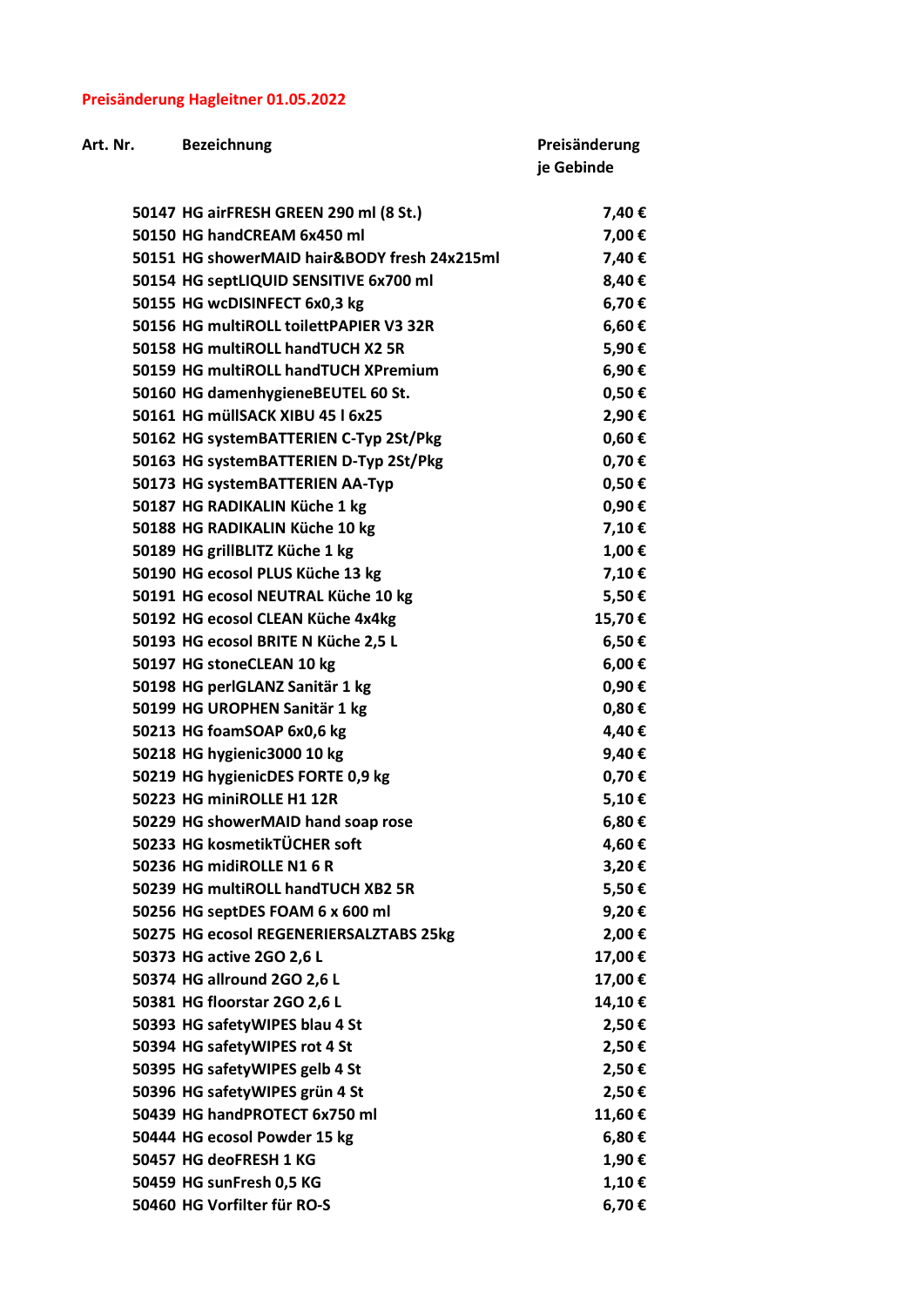| 50462 HG K Forte Sanitärrein. 1 kg          | 0,90€      |
|---------------------------------------------|------------|
| 50507 HG toilettenSCHWAMM ROT               | 0,70€      |
| 50508 HG UniversalSCHWAMM BLAU              | 0,70€      |
| 50542 HG airFRESH RED 290 ml (8 St.)        | 7,40€      |
| 50544 HG perlGLANZ Sanitär 10 kg            | 5,90€      |
| 50546 HG airFRESH greenTEA 290 ml (8 St.)   | 8,50€      |
| 50547 HG stillesÖRTCHEN COMFORT H3 72R      | 4,00€      |
| 50548 HG multiROLL toilettPAPIER W2 42R     | 7,70€      |
| 50554 HG hagomat waterSOFT Extra            | 14,90€     |
| 50565 HG ecosol Power 4x4kg                 | 17,90€     |
| 50626 HG abrasivPOWER 5x1050 ml             | 9,20€      |
| 50627 HG abrasivUNIVERSAL 5x1050 ml         | 6,70€      |
| 50629 HG creamSOAP 5x1050 ml                | 5,70€      |
| 50663 HG Magicus greenTEA 2,5 L             | 24,30€     |
| 50703 HG hacoAUTOMAT 10 kg                  | 5,60€      |
| 50788 HG septDES GEL 5x1000ml               | 10,00€     |
| 50789 HG airFRESH fourSEASONS 290ml (8 St.) | 8,40€      |
| 50794 HG septLIQUID Sensitive 5L            | 6,30€      |
| 50810 HG sanitaryDES 2GO 2,6L               | 17,80€     |
| 50941 HG allzweckTUCH gelb 32 St.           | 1,50€      |
| 50954 HG hagodorFLIEDER 1 Kg                | 0,90€      |
| 50968 HG carpetSPRAY 1 KG                   | 1,60€      |
| 51006 HG energyBOX M                        | 1,60€      |
| 51085 HG septDES GEL 6x700 ml               | 8,80€      |
| 51088 HG energyBOX L                        | 2,70€      |
| 51110 HG ecosolPOWDER 1kg                   | 1,07€      |
| 51112 HG X Press 1,3kg                      | 1,50€      |
| 51130 HG havon Power 1kg                    | 1,30€      |
| 51131 HG havon FS 1kg                       | 1,20€      |
| 51132 HG havon RUSTEX 1kg                   | 1,10€      |
| 504109 HG airFRESH YELLOW 290 ml (8 St.)    | 7,40€      |
| 504118 HG septLIQUID PLUS 6x700 ml          | 9,00€      |
| 504121 HG airFRESH whiteMUSK 290 ml (8 St.) | 8,50€      |
| 504123 HG septDES GEL 30 x 50 ml            | 7,30€      |
| 504150 HG hacoALCOHOL 10 kg                 | 3,90€      |
| 504306 HG DISHES 6x700 ml                   | 8,80€      |
| 504313 HG ecosol TAUCHREINIGER 10 kg        | 5,60€      |
| 504314 HG ecosol ENTKALKER 1,1 kg           | 1,00€      |
| 504315 HG combiCLEAN 10 kg                  | 10,10€     |
| 504316 HG ecosol R 12 kg                    | 4,90€      |
| 504317 HG ecosol OSMO GL 11kg               | 7,20€      |
| 504318 HG ecosol SHINE GL 10kg              | 8,00€      |
| 504364 HG havon DES 60 15 kg                | 11,40€     |
| 504464 HG hagodorPURE 1 kg                  | 0,90€      |
| 504465 HG easySPRAY 1 kg                    | $0,80 \in$ |
| 504517 HG UROPHEN Sanitärhyg. 10 kg         | 5,20€      |
| 504543 HG SKAT Bodenrein. 10 kg             | 5,90€      |
| 504546 HG airFRESH BLUE 290 ml (8 St.)      | 7,40€      |
| 504547 HG sanitary 2GO 2,6 L                | 16,05€     |
| 504550 HG power 2GO 2,6 L                   | 14,10€     |
|                                             |            |